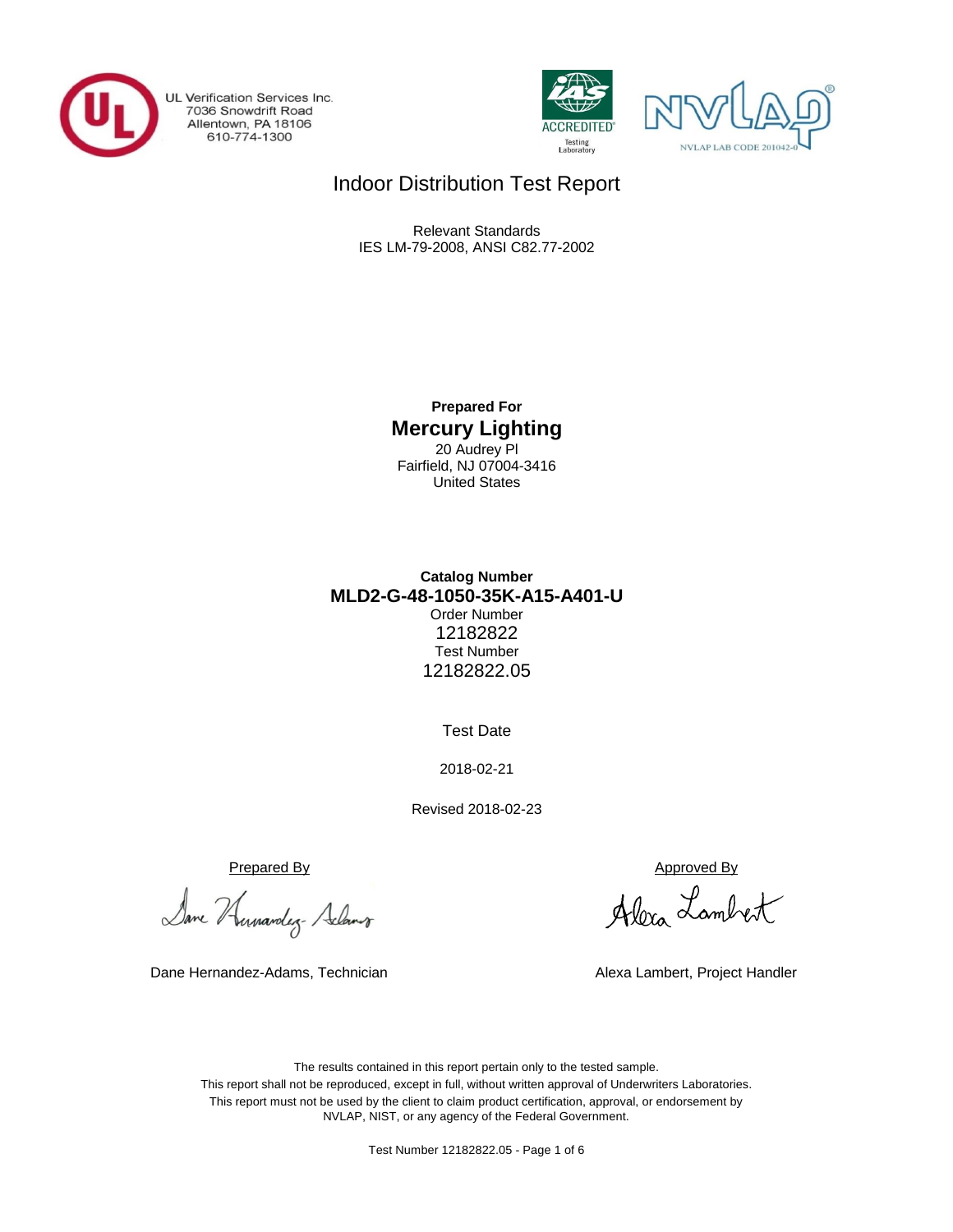

**Lamp:** 96 white LEDs

**Ballast/Driver:** Philips XI040C110V054BST1 **Luminaire Description:** Extruded aluminum housing, frosted lens enclosure



#### **Luminaire Characteristics**

Luminous Height: Luminous Length: Luminous Width:

47.00 in. 1.875 in. 1.50 in.

**Summary of Results Test Conditions**

Maximum Candela: 812 Candela Luminaire Efficacy: Total Luminaire Output:

4203 Lumens<br>94.3 lm/w

| <b>Test Temperature:</b> | 24.7 $\degree$ C |       |
|--------------------------|------------------|-------|
| Voltage:                 | 120.0 VAC        |       |
| Current:                 | 0.3723 A         |       |
| Power:                   | 44.58 W          |       |
| Power Factor:            | 0.998            |       |
| Frequency:               |                  | 60 Hz |
| Current THD:             | 5.63%            |       |
|                          |                  |       |

Laboratory results may not be representative of field performance Ballast factors have not been applied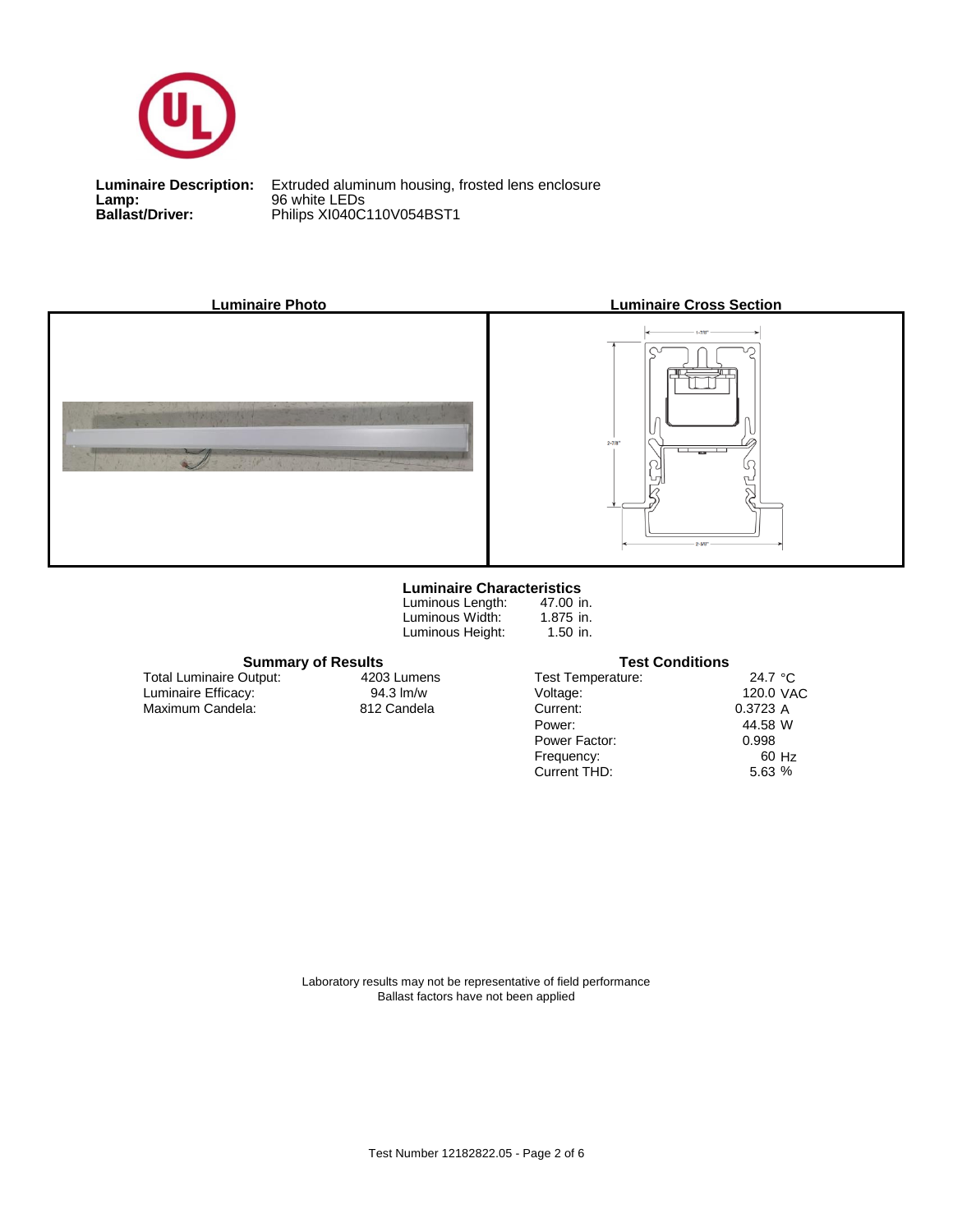

# **Distribution - Goniophotometer**

| <b>Distribution Test Conditions</b> |                |         |              |                         |                  |             |  |
|-------------------------------------|----------------|---------|--------------|-------------------------|------------------|-------------|--|
| Temperature I                       | <b>Voltage</b> | Current | <b>Power</b> | <b>I Power Factor I</b> | <b>Frequency</b> | Current THD |  |
| 24.7 $\degree$ C                    | 120.0 VAC      | 0.3723A | 44.58 W      | 0.998                   | 60 Hz            | 5.63%       |  |



#### **Zonal Lumen Summary**

| Zone      | Lumens | % of Luminaire | Zone    | _umens | % of Luminaire | Zone    | Lumens | % of Luminaire |
|-----------|--------|----------------|---------|--------|----------------|---------|--------|----------------|
| 0-5       | 18.9   | 0.4%           | 60-65   | 248.5  | 5.9%           | 120-125 | 68.2   | .6%            |
| $5 - 10$  | 56.6   | .3%            | 65-70   | 233.0  | 5.5%           | 125-130 | 55.2   | 3%             |
| $10 - 15$ | 93.3   | 2.2%           | 70-75   | 213.0  | 5.1%           | 130-135 | 42.6   | $1.0\%$        |
| 15-20     | 128.1  | 3.0%           | 75-80   | 189.2  | 4.5%           | 135-140 | 31.0   | 0.7%           |
| $20 - 25$ | 160.4  | 3.8%           | 80-85   | 164.7  | 3.9%           | 140-145 | 20.9   | 0.5%           |
| $25 - 30$ | 189.3  | 4.5%           | 85-90   | 143.2  | 3.4%           | 145-150 | 12.9   | 0.3%           |
| $30 - 35$ | 214.3  | 5.1%           | 90-95   | 130.3  | 3.1%           | 150-155 | 6.7    | 0.2%           |
| $35 - 40$ | 234.7  | 5.6%           | 95-100  | 122.6  | 2.9%           | 155-160 | 2.6    | 0.1%           |
| 40-45     | 249.8  | 5.9%           | 100-105 | 114.6  | 2.7%           | 160-165 | 0.5    | 0.0%           |
| 45-50     | 259.0  | 6.2%           | 105-110 | 104.8  | 2.5%           | 165-170 | 0.0    | 0.0%           |
| 50-55     | 261.7  | 6.2%           | 110-115 | 93.5   | 2.2%           | 170-175 |        | 0.0%           |
| 55-60     | 258.3  | 6.1%           | 115-120 | 81.1   | $.9\%$         | 175-180 |        | 0.0%           |

| Zone   | Lumens | % of Luminaire |
|--------|--------|----------------|
| ი-4ი   | 1096   | 26.1%          |
| ი-60   | 2124   | 50.5%          |
| 0-90   | 3316   | 78.9%          |
| 90-180 | 888    | 21.1%          |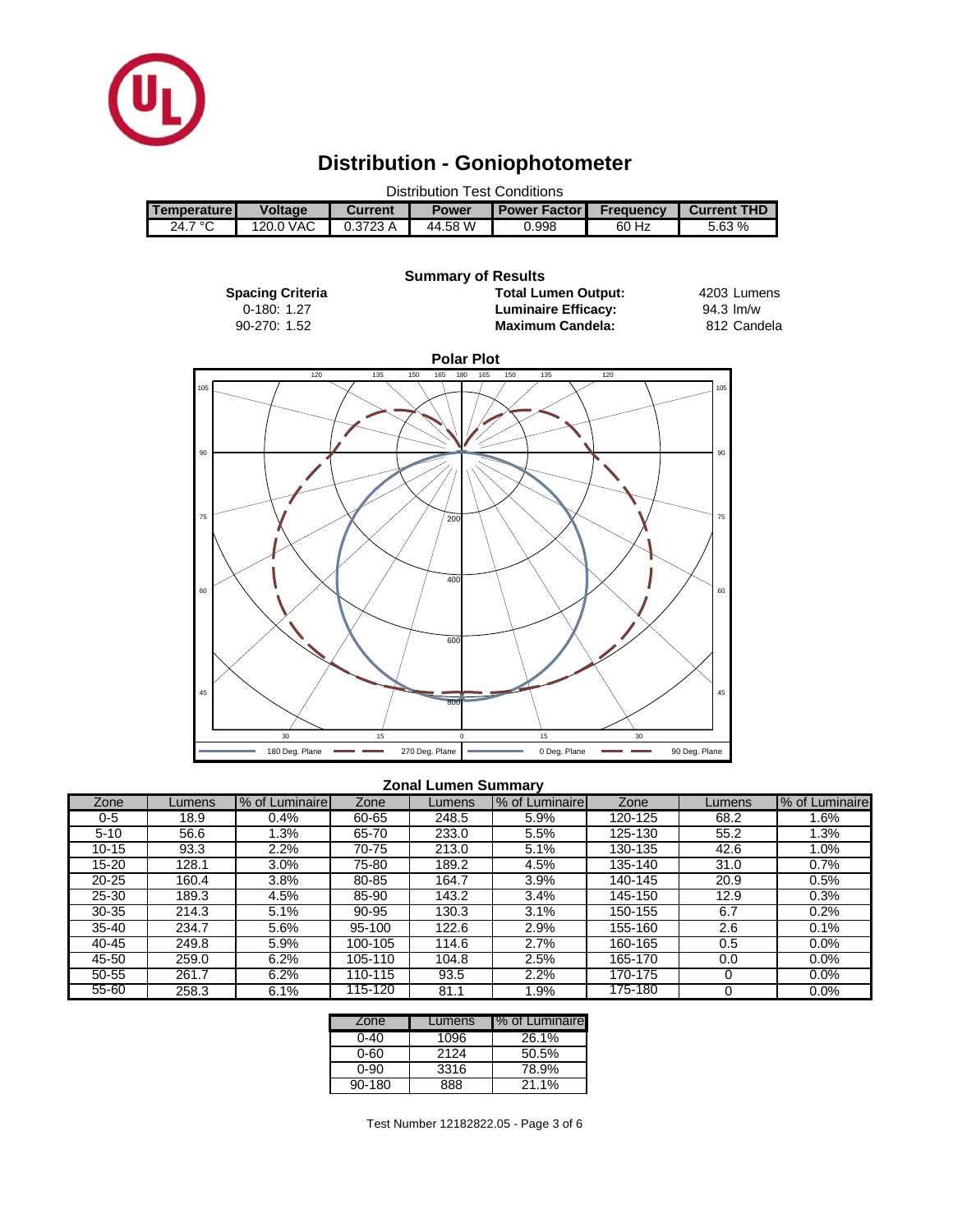

### **Candela Tabulation**

|             | Horizontal Angle (Degrees) |       |       |       |       |       |       |       |       |       |       |       |       |       |       |       |
|-------------|----------------------------|-------|-------|-------|-------|-------|-------|-------|-------|-------|-------|-------|-------|-------|-------|-------|
|             | $\overline{0}$             | 22.5  | 45    | 67.5  | 90    | 112.5 | 135   | 157.5 | 180   | 202.5 | 225   | 247.5 | 270   | 292.5 | 315   | 337.5 |
| $\mathbf 0$ | 790.8                      | 790.8 | 790.8 | 790.8 | 790.8 | 790.8 | 790.8 | 790.8 | 790.8 | 790.8 | 790.8 | 790.8 | 790.8 | 790.8 | 790.8 | 790.8 |
| 5           | 808.4                      | 792.6 | 786.1 | 789.1 | 788.9 | 789.1 | 786.1 | 792.6 | 808.4 | 792.6 | 786.1 | 789.1 | 788.9 | 789.1 | 786.1 | 792.6 |
| 10          | 796.5                      | 785.1 | 785.4 | 792.4 | 793.5 | 792.4 | 785.4 | 785.1 | 796.5 | 785.1 | 785.4 | 792.4 | 793.5 | 792.4 | 785.4 | 785.1 |
| 15          | 776.8                      | 771.2 | 778.9 | 792.7 | 797.2 | 792.7 | 778.9 | 771.2 | 776.8 | 771.2 | 778.9 | 792.7 | 797.2 | 792.7 | 778.9 | 771.2 |
| 20          | 750.1                      | 750.4 | 767.8 | 792.8 | 801.2 | 792.8 | 767.8 | 750.4 | 750.1 | 750.4 | 767.8 | 792.8 | 801.2 | 792.8 | 767.8 | 750.4 |
| 25          | 717.2                      | 724.5 | 756.8 | 789.1 | 799.6 | 789.1 | 756.8 | 724.5 | 717.2 | 724.5 | 756.8 | 789.1 | 799.6 | 789.1 | 756.8 | 724.5 |
| 30          | 679.1                      | 694.5 | 741.9 | 781.0 | 794.0 | 781.0 | 741.9 | 694.5 | 679.1 | 694.5 | 741.9 | 781.0 | 794.0 | 781.0 | 741.9 | 694.5 |
| 35          | 636.3                      | 661.4 | 723.2 | 770.0 | 785.5 | 770.0 | 723.2 | 661.4 | 636.3 | 661.4 | 723.2 | 770.0 | 785.5 | 770.0 | 723.2 | 661.4 |
| 40          | 588.4                      | 625.7 | 699.7 | 754.4 | 773.1 | 754.4 | 699.7 | 625.7 | 588.4 | 625.7 | 699.7 | 754.4 | 773.1 | 754.4 | 699.7 | 625.7 |
| 45          | 535.8                      | 585.7 | 670.9 | 733.7 | 754.7 | 733.7 | 670.9 | 585.7 | 535.8 | 585.7 | 670.9 | 733.7 | 754.7 | 733.7 | 670.9 | 585.7 |
| 50          | 479.4                      | 541.3 | 636.1 | 707.5 | 730.1 | 707.5 | 636.1 | 541.3 | 479.4 | 541.3 | 636.1 | 707.5 | 730.1 | 707.5 | 636.1 | 541.3 |
| 55          | 420.3                      | 492.9 | 598.8 | 674.1 | 697.7 | 674.1 | 598.8 | 492.9 | 420.3 | 492.9 | 598.8 | 674.1 | 697.7 | 674.1 | 598.8 | 492.9 |
| 60          | 357.8                      | 442.3 | 556.3 | 635.3 | 660.5 | 635.3 | 556.3 | 442.3 | 357.8 | 442.3 | 556.3 | 635.3 | 660.5 | 635.3 | 556.3 | 442.3 |
| 65          | 293.7                      | 389.2 | 508.2 | 591.3 | 617.3 | 591.3 | 508.2 | 389.2 | 293.7 | 389.2 | 508.2 | 591.3 | 617.3 | 591.3 | 508.2 | 389.2 |
| 70          | 228.4                      | 334.8 | 458.2 | 544.4 | 571.8 | 544.4 | 458.2 | 334.8 | 228.4 | 334.8 | 458.2 | 544.4 | 571.8 | 544.4 | 458.2 | 334.8 |
| 75          | 160.9                      | 278.0 | 406.5 | 495.0 | 523.7 | 495.0 | 406.5 | 278.0 | 160.9 | 278.0 | 406.5 | 495.0 | 523.7 | 495.0 | 406.5 | 278.0 |
| 80          | 98.5                       | 221.8 | 355.6 | 445.8 | 474.8 | 445.8 | 355.6 | 221.8 | 98.5  | 221.8 | 355.6 | 445.8 | 474.8 | 445.8 | 355.6 | 221.8 |
| 85          | 45.4                       | 174.0 | 309.3 | 399.9 | 429.7 | 399.9 | 309.3 | 174.0 | 45.4  | 174.0 | 309.3 | 399.9 | 429.7 | 399.9 | 309.3 | 174.0 |
| 90          | 16.3                       | 141.4 | 274.7 | 363.5 | 392.9 | 363.5 | 274.7 | 141.4 | 16.3  | 141.4 | 274.7 | 363.5 | 392.9 | 363.5 | 274.7 | 141.4 |
| 95          | 15.5                       | 129.9 | 258.0 | 343.7 | 372.2 | 343.7 | 258.0 | 129.9 | 15.5  | 129.9 | 258.0 | 343.7 | 372.2 | 343.7 | 258.0 | 129.9 |
| 100         | 14.4                       | 120.8 | 245.9 | 328.4 | 355.7 | 328.4 | 245.9 | 120.8 | 14.4  | 120.8 | 245.9 | 328.4 | 355.7 | 328.4 | 245.9 | 120.8 |
| 105         | 13.2                       | 109.1 | 232.3 | 312.9 | 339.2 | 312.9 | 232.3 | 109.1 | 13.2  | 109.1 | 232.3 | 312.9 | 339.2 | 312.9 | 232.3 | 109.1 |
| 110         | 12.0                       | 95.2  | 215.7 | 294.5 | 320.0 | 294.5 | 215.7 | 95.2  | 12.0  | 95.2  | 215.7 | 294.5 | 320.0 | 294.5 | 215.7 | 95.2  |
| 115         | 10.6                       | 80.5  | 196.1 | 273.0 | 297.8 | 273.0 | 196.1 | 80.5  | 10.6  | 80.5  | 196.1 | 273.0 | 297.8 | 273.0 | 196.1 | 80.5  |
| 120         | 9.3                        | 66.0  | 174.2 | 248.2 | 272.7 | 248.2 | 174.2 | 66.0  | 9.3   | 66.0  | 174.2 | 248.2 | 272.7 | 248.2 | 174.2 | 66.0  |
| 125         | 8.1                        | 50.9  | 151.2 | 220.8 | 244.2 | 220.8 | 151.2 | 50.9  | 8.1   | 50.9  | 151.2 | 220.8 | 244.2 | 220.8 | 151.2 | 50.9  |
| 130         | 6.8                        | 36.4  | 126.7 | 191.5 | 213.7 | 191.5 | 126.7 | 36.4  | 6.8   | 36.4  | 126.7 | 191.5 | 213.7 | 191.5 | 126.7 | 36.4  |
| 135         | 5.6                        | 23.3  | 98.7  | 161.2 | 181.8 | 161.2 | 98.7  | 23.3  | 5.6   | 23.3  | 98.7  | 161.2 | 181.8 | 161.2 | 98.7  | 23.3  |
| 140         | 4.4                        | 12.2  | 71.3  | 130.3 | 149.0 | 130.3 | 71.3  | 12.2  | 4.4   | 12.2  | 71.3  | 130.3 | 149.0 | 130.3 | 71.3  | 12.2  |
| 145         | 3.3                        | 4.8   | 48.6  | 98.4  | 115.8 | 98.4  | 48.6  | 4.8   | 3.3   | 4.8   | 48.6  | 98.4  | 115.8 | 98.4  | 48.6  | 4.8   |
| 150         | 2.1                        | 1.6   | 28.7  | 64.8  | 83.2  | 64.8  | 28.7  | 1.6   | 2.1   | 1.6   | 28.7  | 64.8  | 83.2  | 64.8  | 28.7  | 1.6   |
| 155         | 1.1                        | 0.6   | 11.9  | 35.7  | 51.7  | 35.7  | 11.9  | 0.6   | 1.1   | 0.6   | 11.9  | 35.7  | 51.7  | 35.7  | 11.9  | 0.6   |
| 160         | 0.3                        | 0.1   | 1.6   | 13.1  | 22.9  | 13.1  | 1.6   | 0.1   | 0.3   | 0.1   | 1.6   | 13.1  | 22.9  | 13.1  | 1.6   | 0.1   |
| 165         | 0.0                        | 0.0   | 0.0   | 0.7   | 2.7   | 0.7   | 0.0   | 0.0   | 0.0   | 0.0   | 0.0   | 0.7   | 2.7   | 0.7   | 0.0   | 0.0   |
| 170         | 0.0                        | 0.0   | 0.0   | 0.0   | 0.0   | 0.0   | 0.0   | 0.0   | 0.0   | 0.0   | 0.0   | 0.0   | 0.0   | 0.0   | 0.0   | 0.0   |
| 175         | 0.0                        | 0.0   | 0.0   | 0.0   | 0.0   | 0.0   | 0.0   | 0.0   | 0.0   | 0.0   | 0.0   | 0.0   | 0.0   | 0.0   | 0.0   | 0.0   |
| 180         | 0.0                        | 0.0   | 0.0   | 0.0   | 0.0   | 0.0   | 0.0   | 0.0   | 0.0   | 0.0   | 0.0   | 0.0   | 0.0   | 0.0   | 0.0   | 0.0   |

Vertical Angle (Degrees) Vertical Angle (Degrees)

## **Average Luminance (cd/m<sup>2</sup> )**

|                               |    |       | Horizontal Angle (Degrees) |       |
|-------------------------------|----|-------|----------------------------|-------|
|                               |    |       | 45                         | 90    |
|                               |    | 13910 | 13910                      | 13910 |
| Angle<br>es)<br>Ë             | 45 | 12910 | 10510                      | 10430 |
| Vertical<br>(Degre<br>ë<br>eg | 55 | 12330 | 9979                       | 9985  |
|                               | 65 | 11440 | 9352                       | 9461  |
|                               | 75 | 9769  | 8645                       | 8930  |
|                               | 85 | 6706  | 8082                       | 8549  |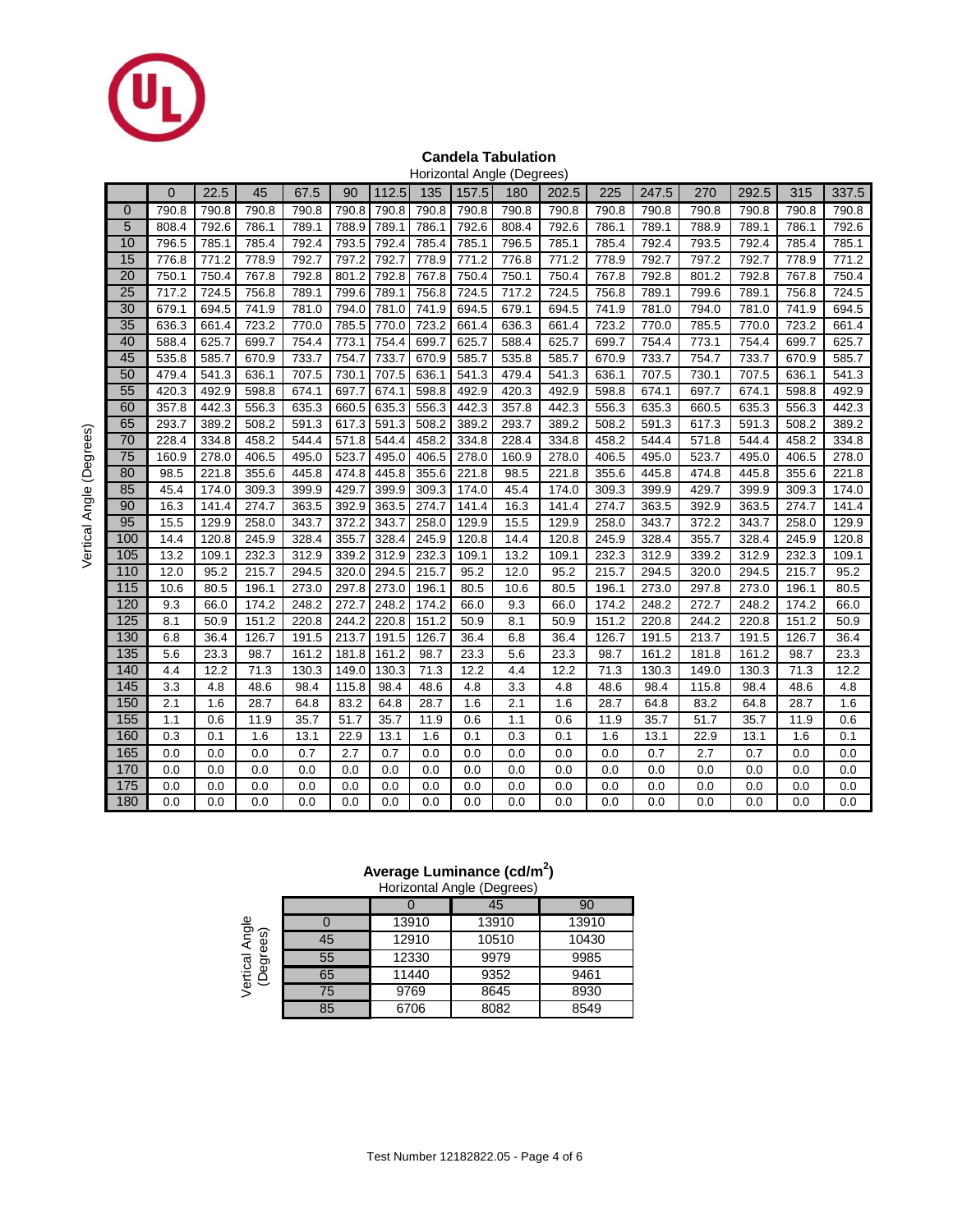

## **Utilization of Lumens - Zonal Cavity Method**

|                                      | <b>Effective Floor Cavity Reflectance 20%</b>                   |      |      |      |      |      |      |      |      |      |      |      |      |      |      |      |      |      |
|--------------------------------------|-----------------------------------------------------------------|------|------|------|------|------|------|------|------|------|------|------|------|------|------|------|------|------|
| <b>Ceiling Cavity</b><br>Reflectance |                                                                 |      | 80   |      | 70   |      |      |      | 50   |      |      | 30   |      |      | 10   |      |      |      |
| Wall<br>Reflectance                  | 70                                                              | 50   | 30   | 10   | 70   | 50   | 30   | 10   | 50   | 30   | 10   | 50   | 30   | 10   | 50   | 30   | 10   |      |
| Room Cavity<br>Ratio (RCR)           | Values are expressed as Lumens delivered to the task surface ** |      |      |      |      |      |      |      |      |      |      |      |      |      |      |      |      |      |
|                                      | 4793                                                            | 4793 | 4793 | 4793 | 4578 | 4578 | 4578 | 4578 | 4177 | 4177 | 4177 | 3811 | 3811 | 3811 | 3474 | 3474 | 3474 | 3316 |
|                                      | 4238                                                            | 3986 | 3760 | 3556 | 4026 | 3801 | 3598 | 3414 | 3455 | 3292 | 3143 | 3138 | 3009 | 2889 | 2845 | 2744 | 2650 | 2496 |
| $\overline{2}$                       | 3800                                                            | 3399 | 3067 | 2788 | 3600 | 3241 | 2941 | 2686 | 2944 | 2699 | 2488 | 2671 | 2473 | 2299 | 2418 | 2260 | 2119 | 1973 |
| 3                                    | 3433                                                            | 2941 | 2560 | 2257 | 3247 | 2805 | 2458 | 2179 | 2550 | 2263 | 2027 | 2313 | 2078 | 1880 | 2094 | 1902 | 1738 | 1602 |
|                                      | 3122                                                            | 2576 | 2177 | 1872 | 2951 | 2459 | 2093 | 1810 | 2239 | 1932 | 1689 | 2034 | 1779 | 1572 | 1843 | 1632 | 1458 | 1331 |
| 5                                    | 2855                                                            | 2281 | 1879 | 1583 | 2700 | 2180 | 1810 | 1533 | 1988 | 1675 | 1434 | 1810 | 1546 | 1338 | 1644 | 1422 | 1244 | 1127 |
| 6                                    | 2625                                                            | 2038 | 1643 | 1360 | 2484 | 1950 | 1584 | 1319 | 1783 | 1470 | 1237 | 1627 | 1360 | 1157 | 1481 | 1255 | 1078 | 969  |
|                                      | 2425                                                            | 1835 | 1452 | 1184 | 2296 | 1758 | 1402 | 1149 | 1611 | 1304 | 1080 | 1474 | 1210 | 1012 | 1345 | 1119 | 946  | 845  |
| 8                                    | 2250                                                            | 1664 | 1296 | 1042 | 2133 | 1596 | 1252 | 1013 | 1467 | 1167 | 954  | 1346 | 1086 | 896  | 1231 | 1006 | 838  | 745  |
| 9                                    | 2096                                                            | 1519 | 1165 | 927  | 1989 | 1459 | 1128 | 901  | 1344 | 1054 | 850  | 1236 | 982  | 800  | 1134 | 913  | 750  | 663  |
| 10                                   | 1960                                                            | 1394 | 1056 | 830  | 1862 | 1341 | 1022 | 808  | 1238 | 958  | 764  | 1142 | 895  | 720  | 1050 | 833  | 677  | 595  |

| <b>Beam and Field Information</b> |               |  |  |  |  |  |  |  |  |
|-----------------------------------|---------------|--|--|--|--|--|--|--|--|
| CIE Type:                         | Semi-Direct   |  |  |  |  |  |  |  |  |
| Center Beam Intenisty:            | 790.8 Candela |  |  |  |  |  |  |  |  |
| Central Cone Intensity:           | 791 Candela   |  |  |  |  |  |  |  |  |
| Beam Flux:                        | 2892.3 Lumens |  |  |  |  |  |  |  |  |
| Beam Angle (0-180):               | 114.0 Degrees |  |  |  |  |  |  |  |  |
| Beam Angle (90-270):              | 179.1 Degrees |  |  |  |  |  |  |  |  |
| Field Angle (0-180):              | 163.4 Degrees |  |  |  |  |  |  |  |  |
| Field Angle (90-270):             | 301.3 Degrees |  |  |  |  |  |  |  |  |